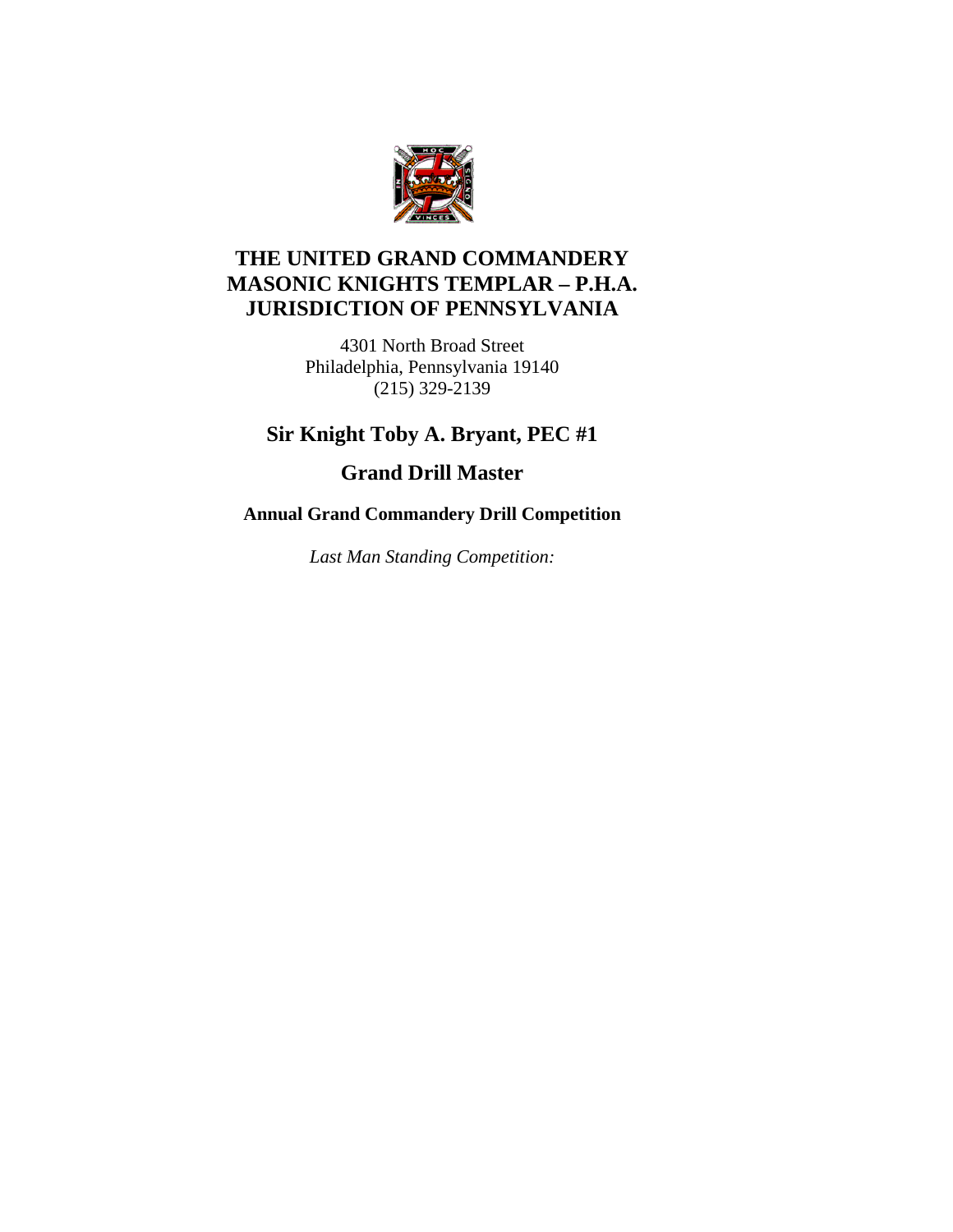## **PART II**

*.* 

*Last Man Standing Competition:* 

- *1. Each Commandery will select two Sir Knights to participate and represent their Commandery.*
- *2. Candidates will assemble in two ranks in line formation*
- *3. There will be one cadence caller and four or more spotters.*
- *4. Three repetitions of 10 commands each shall be given at as low cadence.*
- *5. Any candidate who misses a command will be dismissed at the end of each repetition.*
- *6. A second round of three repetitions with10 commands each will then be given at normal or moderate cadence*
- *7. If there is a need for a third round, or more, then each succeeding round will consist of three repetitions of10 commands each given at a fast or double time cadence.*
- *8. Anytime an incorrect command is given the candidate is to freeze until a correct command is given.*
- *9. The last man standing is the winner.* 
	- *Keep 40 inch distance in front and beside each man*
	- *Right hand salute (no swords)*
	- *All Sir Knights in fatigue uniforms*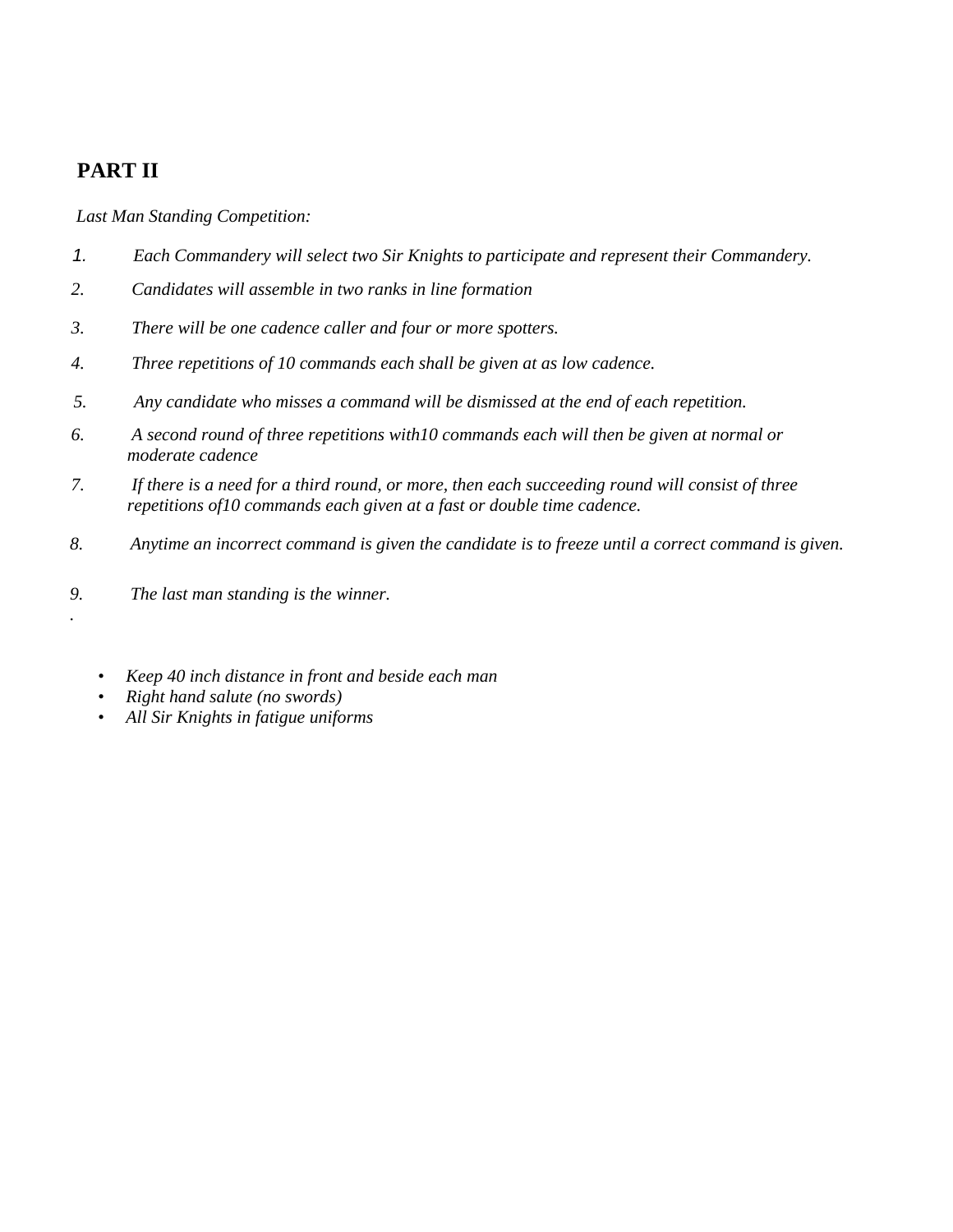#### *Last Man Standing Commands*

| AE At ease      | AT Attention           | LF Left face         | RF Right face       |
|-----------------|------------------------|----------------------|---------------------|
| AF About face   | PR Parade rest         | HS Hand salute       | MTM mark time march |
| SH Squad halt   | <b>PA</b> Present arms | <i>OA Order arms</i> | RT ready two        |
| AYW as you were |                        |                      |                     |

*1st round* - *Slow Cadence* 

*3. Mk time Mar, Lf face, Sq halt, Pr rest, Attn, Pre arms, Or arms, Ab face, Lf face, Rt face...AYW! 2. Lf face, Pr rest, RT face, Attn, Hn salute, RT face, Ab face, Lf face, Lf face, Lf face... .AYW! 1. Lf face, Rt face, Ab face, Lf face, Lf face, Pr rest, Attn, Lf face, Rt face, Lf face....AS YOU WHERE!.* 

*2 nd round* -*Fast Cadence* 

*1. Pr rest, Lf face, Rt (ace, Attn, At ease, Hn Salute, Rt face, Ab face, Lf face, Rt face.....AYW!* 

2, *Pre Arms, Rdy two, Or arms, Hn salute, Ab face, Ab face, Rt face, Lf face, Lf face, Lf face.. AYW!* 

*2. Rt face, Rt face, Pr rest, At ease, Lf face, Attn, Ab face, Rt face, Ab face, Ab face.. AYW!* 

*9) 3rd & all succeeding rounds are at Fast Cadence.*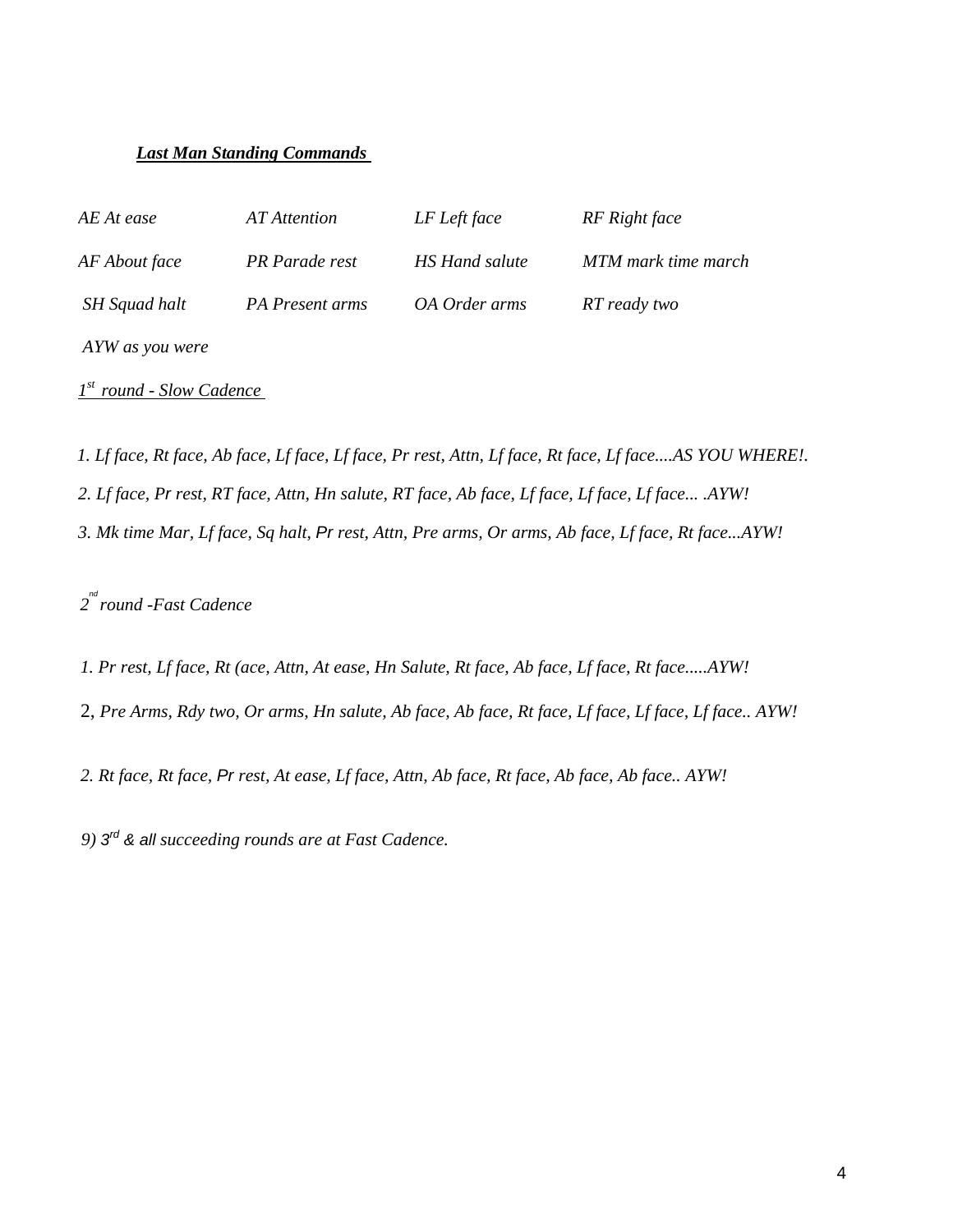# UNITED GRAND COMMANDERY OFPENNA, PHA

ANNUAL DRILL COMPETITION/AWARDS CEREMONY

# Attention Sir Knights,

Attached are the directions for our upcoming 8th Annual Drill Competition, to be held Friday 1 August 2014 at our Grand Conclave.

- 1. Drill Competition Procedures
- 2. "Last Man Out" Competition procedures
- 3. "Last Man Out" Drill Commands
- 4. Drill Competition Score Sheet

A trophy will be awarded to the Commandery winning the Drill Com petition, and a trophy will be awarded to the winner of the "Last Man Out" competition.

The Competition will begin at 8:00 pm, and we will have a practice session around 6:00 pm for all commanderies.

Yours in Knightly Courtesy, Toby a. Bryant Sir Toby A. Bryant, PEGC #1 Grand Drill Master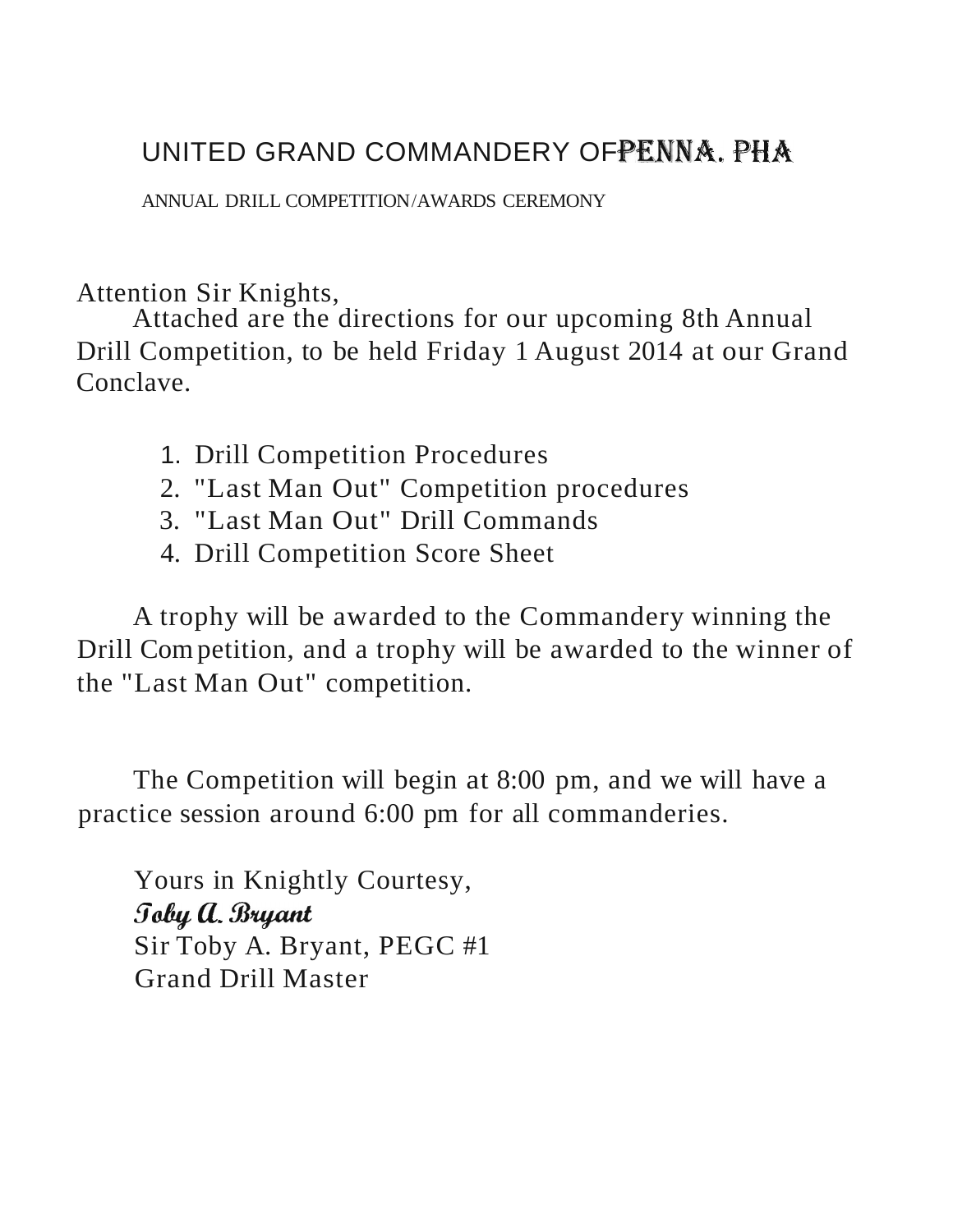United Grand Commandery of PA February 1,2014 Masonic Knights Templar Sir Knight Toby A. Bryant, PEGC #1 Grand Drill Master

To the United Grand Commandery of PA & Subordinate Commanderies, Masonic Knights Templar

s" Annual Grand Commandery Dril1 Competition

#### PART I

Salute - in procedure:

- 1) The Commandery will enter and square the room one time and post in the formation illustrated below.
- 2) Once posted the Commander will command "left face" and then approach the GC Officer and post himself three (3) feet in front of the GC Officer.
- 3) The Guide will follow the Commander with the banner upright and post to the right of the Commander.
- 4) The Commander will command "present arms" to the unit, hand salute the GC Officer, announce who he is and what his intentions are. The GC Officer will respond with orders. (When the Commander salutes the Guide will salute by dropping the banner horizontal with the floor).
- 5) The Commander will then give order arms and "right face" automatically posting himself and the Guide.
- 6) He will then proceed to march his unit past the reviewing stand
- 7) Upon reaching the reviewing stand the Commander will issue "eyes right" and then give a right-hand salute and turns his head to the right. (Note: the column closest to the reviewing stand does not turn their head). The other columns will turn their heads to the right.
- 8) Once the last man has passed the reviewing stand the Commander will command "ready front" and march the unit off the floor.
- 9) (Optional) The Unit may demonstrate other drill maneuvers prior to marching off.

 $\overline{X}$   $\overline{Y}$  (Guide)

10) (Optional) The Unit may Post and request permission to leave the floor prior to exiting.

|       |            |         | $X$ (Guide) |  |
|-------|------------|---------|-------------|--|
|       |            | X       | X           |  |
| (GCO) | $X$ (Cmdr) | $X_{-}$ | X           |  |
|       |            | X       | X           |  |

(Units must have a minimum of 6 members in order to compete for points.)

- Keep 40 inch distance in front and beside each man
- Right hand salute (no swords)
- All Sir Knights in fatigue uniforms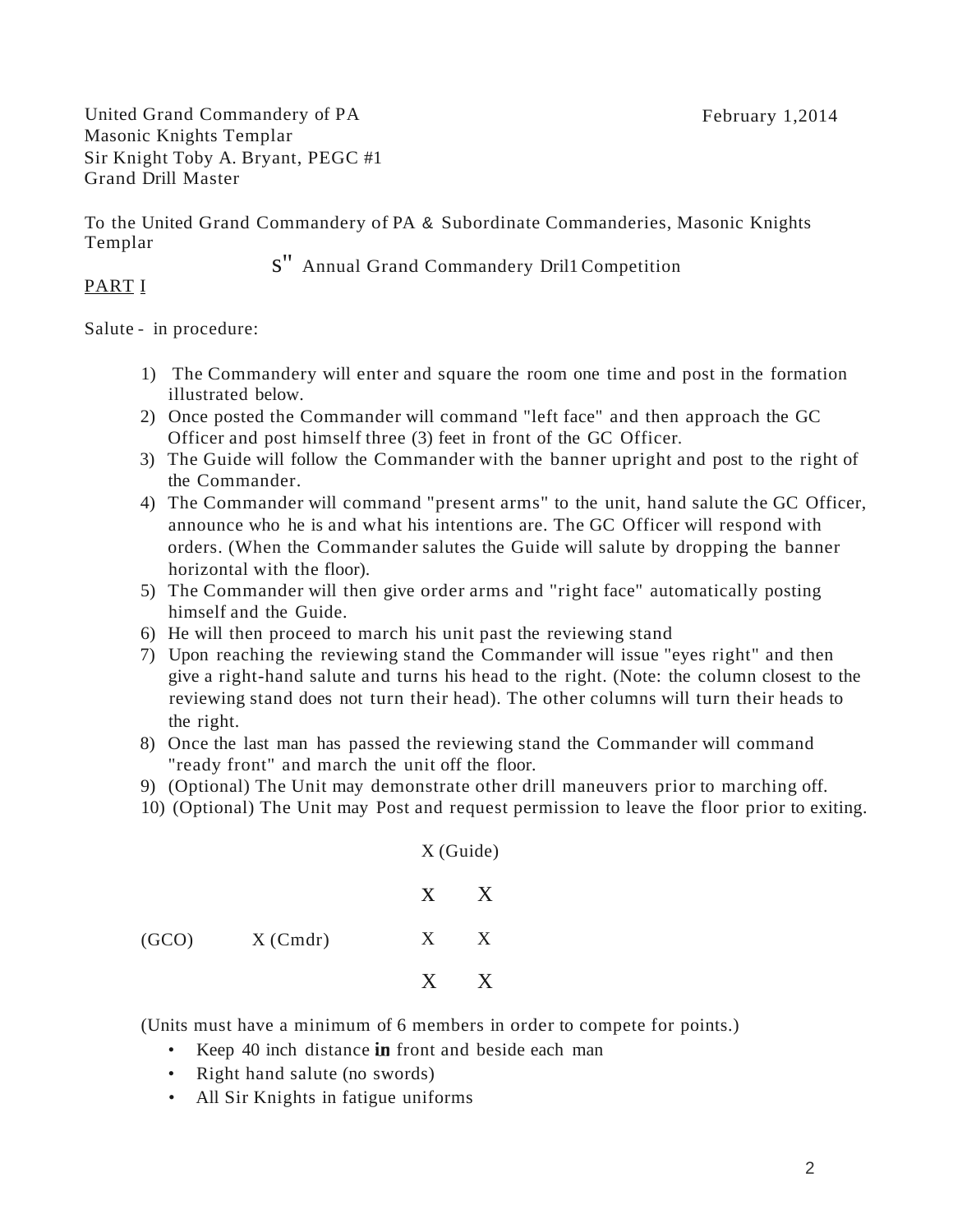United Grand Commandery of PA February 1,2014 Masonic Knights Templar Sir Knight Toby A. Bryant, PEGC #1 Grand Drill Master

To the United Grand Commandery of PA & Subordinate Commanderies, Masonic Knights Templar

8<sup>th</sup> Annual Grand Commandery Drill Competition

#### PART II

*Last Man Standing Competition:* 

- *1. Each Commandery will select two Sir Knights to participate and represent their Commandery.*
- *2. Candidates will assemble in two ranks in line formation*
- *3. There will be one cadence caller andfour or more spotters.*
- *4. Three repetitions of*1*0 commands each shall be given at a slow cadence.*
- *5. Any candidate who misses a command will be dismissed at the end of each repetition.*
- *6. A second round ofthree repetitions with 10 commands each will then be given at normal or moderate cadence*
- 7. If*there is a needfor <sup>a</sup> third round, or more, then each succeeding round will consist ofthree repetitions of10 commands each given at afast or double time cadence.*
- *8. Anytime an incorrect command is given the candidate is to freeze until a correct command is given.*
- *9. The last man standing is the winner.* 
	- *• Keep 40 inch distance infront and beside each man*
	- *• Right hand salute (no swords)*
	- *• All Sir Knights in fatigue uniforms*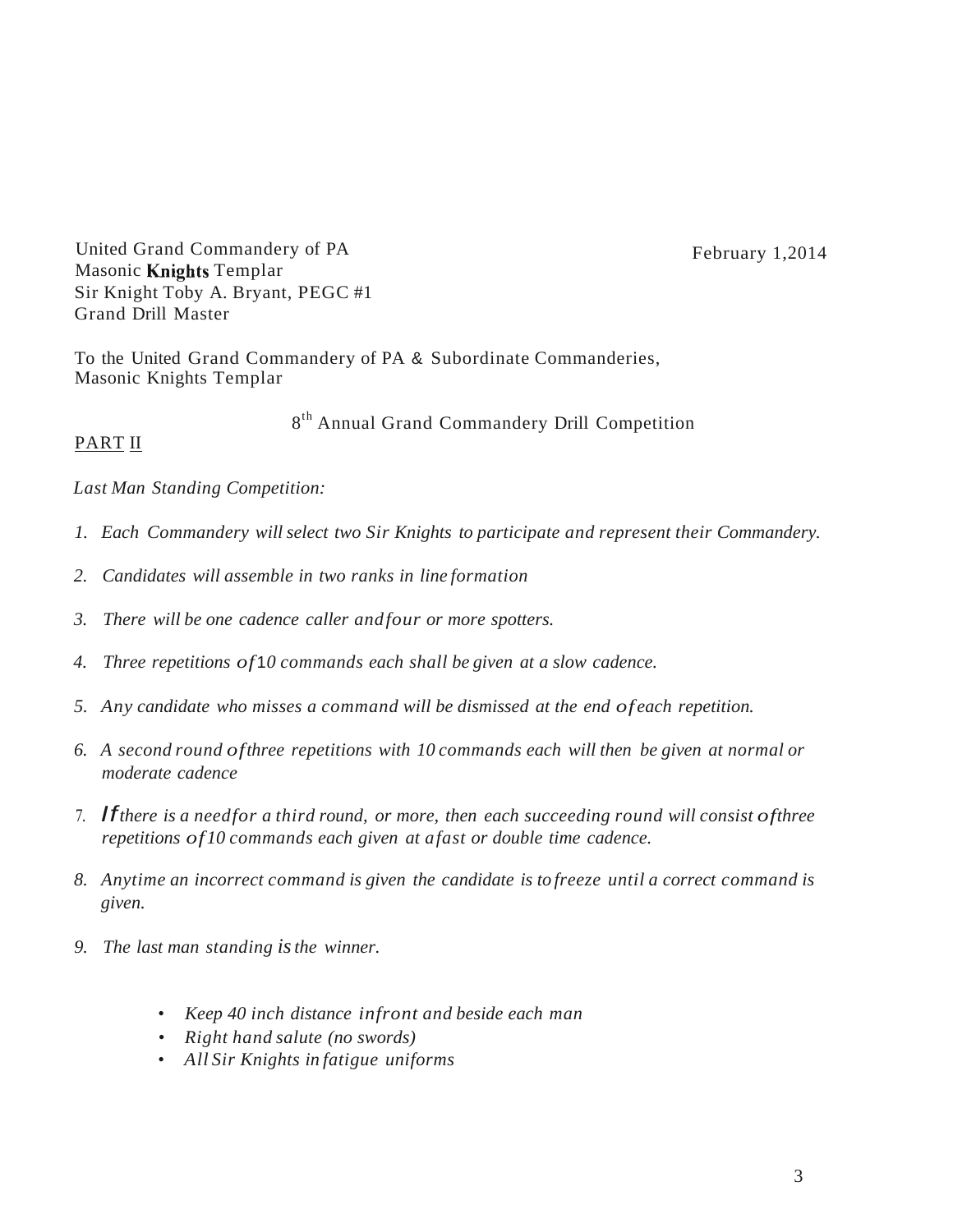#### *Last Man Standing Commands*

| AE At ease           | AT Attention    | LF Leftface    | RF Rightface        |
|----------------------|-----------------|----------------|---------------------|
| AF Ahoutface         | PR Parade rest  | HS Hand salute | MTM mark time march |
| <b>SH</b> Squad halt | PA Present arms | OA Order arms  | $RT$ ready two      |

*A YW As you were* 

*1 st round* - *Slow Cadence* 

- *1. Lfface, Rtface, Abface, Lfface, Lfface, Pr rest, Attn, Lfface, Rtface, Lfface.....AT EASE!.*
- *2. Lfface, Pr rest, Rt {ace, Attn, Ab face, Rtface, Ahface, Lfface, Lfface, Lfface.. .ATEASE!*
- *3. Mk time Mar, L[[ace, Sq halt, Pr rest, Attn, Pre arms, Or arms, Ab fa ce, Lfface, Rt face ....A T EASE.*

#### *2*nd *round* - *Fast Cadence*

1. *Pr rest, L[[ace, Rt [ace, Attn, At ease, Rtface, Attn, Ahface, Lfface, Rtface.....AT EASE!* 

*2, Pre Arms, Rdy two, Or arms, Rtface, Ab face, Ah face, Rt face, Lfface, Lfface, Lfface .. .A T EASE!* 

*3.Rtface, Rtface, Pr rest, At ease, L[{ace, Attn, Ahface, Rtface, Ab face , Ah face ...AT EASE!* 

*3RD* & *ALL SUCCEEDING RO UNDS AREA T FAST CADENCE.*